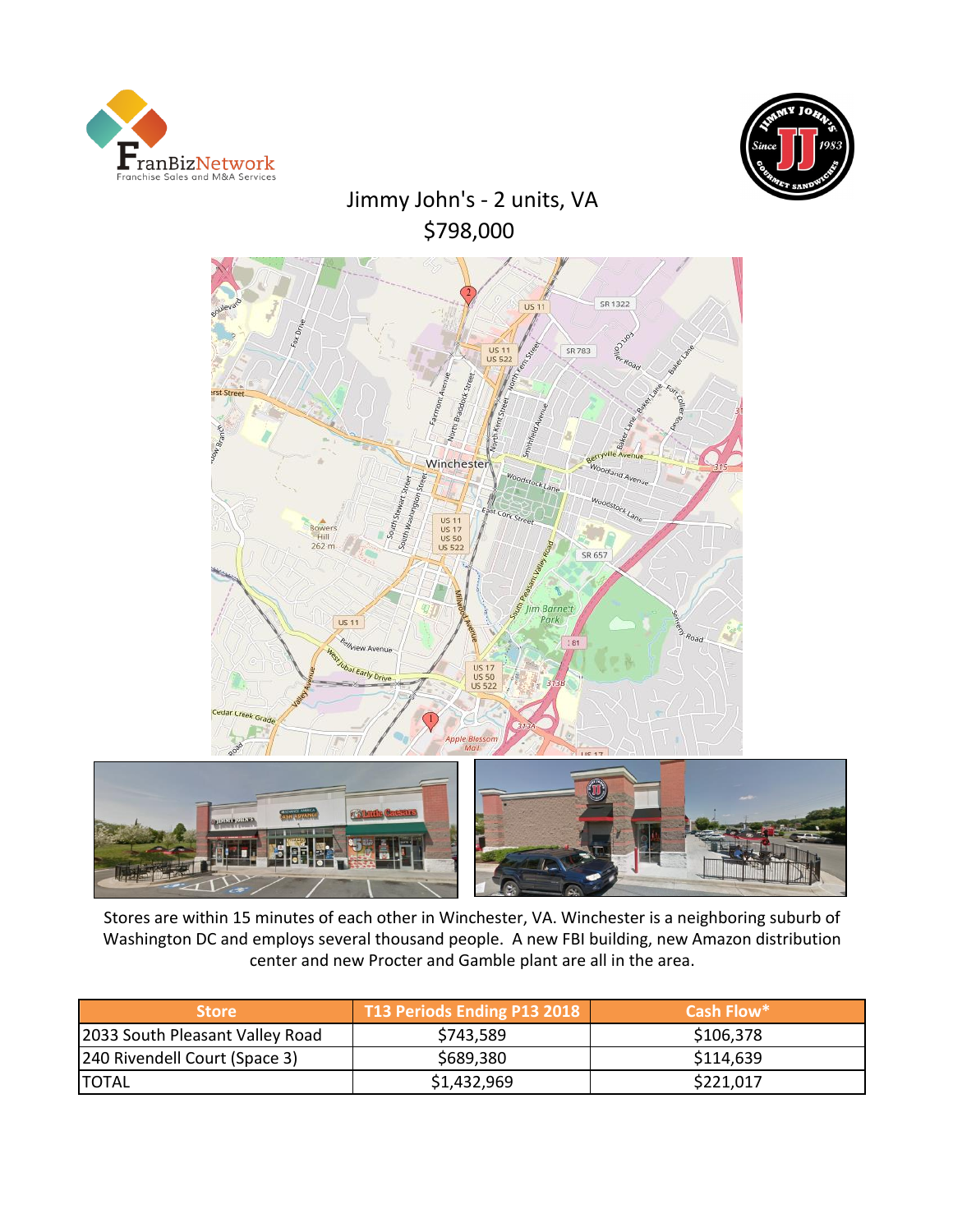

## **CONFIDENTIAL Executive Summary**

| #2086 - Winchester              | \$798,000 | <b>Purchase Price:</b> |
|---------------------------------|-----------|------------------------|
| 2033 South Pleasant Valley Road | \$743.589 | Total Annual Sales*:   |
| Winchester, VA 22601            | \$6,000   | Inventory:             |
|                                 | \$106,378 | Managed Cash Flow**:   |



\* T13 Periods Ending P13 2018

\*\* Cash Flow is a net income projection based on trailing 12 months sales and expenses as stated on Seller's P&Ls. Adjustments are made to reflect brand norms for the region and/or expected in costs. Analysis is for profor increases/decreases in costs. Analysis is for proforma purposes only, Buyer should complete his own due diligence review. Ask your agent for summary of adjustments.

### **Franchise Information:**

Headquartered in Champaign, IL, Jimmy John's was founded in 1983 and now boasts over 2,500 units nationwide. In September 2016 a majority stake was sold to Roark Capital, a private equity firm also invested in Arby's, Carvel, Auntie Anne's Pretezels, Wingstop and Cinnabon, among others. A simple menu and good product with only the freshest ingredients sets the brand apart in the sandwich QSR segment. Franchisor requires a minimum net worth of \$300K with at least \$80K in liquid assets, or commensurate with purchase. Restaurant experience preferred but not required.

| Franchise Agreement Expiration: 2022                                                                                                                                             | Transfer Fee: \$12,000            | Training Location: Champaign, IL |  |
|----------------------------------------------------------------------------------------------------------------------------------------------------------------------------------|-----------------------------------|----------------------------------|--|
| Royalty: 6.0%                                                                                                                                                                    | Advertising: 4.5%                 | Training Period: 2 weeks         |  |
| Remodel Requirements: Interior due in 2022                                                                                                                                       |                                   |                                  |  |
| Lease Information:                                                                                                                                                               |                                   |                                  |  |
| Monthly Base Rent: \$4,260                                                                                                                                                       | Options: 2x5yrs                   | Security Deposit: \$4,125        |  |
| Percentage Rent: None                                                                                                                                                            | CAM: \$216                        | Real Property Available: No      |  |
| Expiration: 2022                                                                                                                                                                 | Monthly Property Tax: \$192       | Increases: 3% annually           |  |
| <b>Location Details:</b>                                                                                                                                                         |                                   |                                  |  |
| <b>Business Established: 2012</b>                                                                                                                                                | <b>Building Type: Inline</b>      | Building Size: 1,800 SF          |  |
| Owner Since: 2012                                                                                                                                                                | Seating: 46                       | Employees: 24                    |  |
| Hours of Operation: 10:30a-10p                                                                                                                                                   | Licenses Needed: Business, Health | Equipment Value: \$129,537       |  |
| Creat stare that consistently performs in the ten 200/ of all limmy lobp's Located in a strip mall pear a large mall. Big hoy stares Walmart and Best Buy are in close provimity |                                   |                                  |  |

Great store that consistently performs in the top 20% of all Jimmy John's! Located in a strip mall near a large mall. Big box stores Walmart and Best Buy are in close proximity. Other tenants in/around strip mall include Hobby Lobby, Verizon Wireless, Sweet Frog and a grocery store. An Amazon distribution center and FBI building will be opening in the area soon. Nearby competition includes Jersey Mike's and Firehouse Subs.

#### **Remember you have agreed to keep all FranBizNetwork listings confidential.**

As a part of the due diligence process you are encouraged to contact other franchisees with questions about the brand, but remember you are bound by a confidentiality agreement and cannot share the location or any details about the business you are considering buying. Please direct any questions you might have for the Seller to your FranBizNetwork agent. Feel free to visit the location(s) as a customer, but be discreet and do not ask questions of employees, managers, or other customers. Please do not draw unneccessary attention to yourself, as rumors of a pending sale can hurt the business.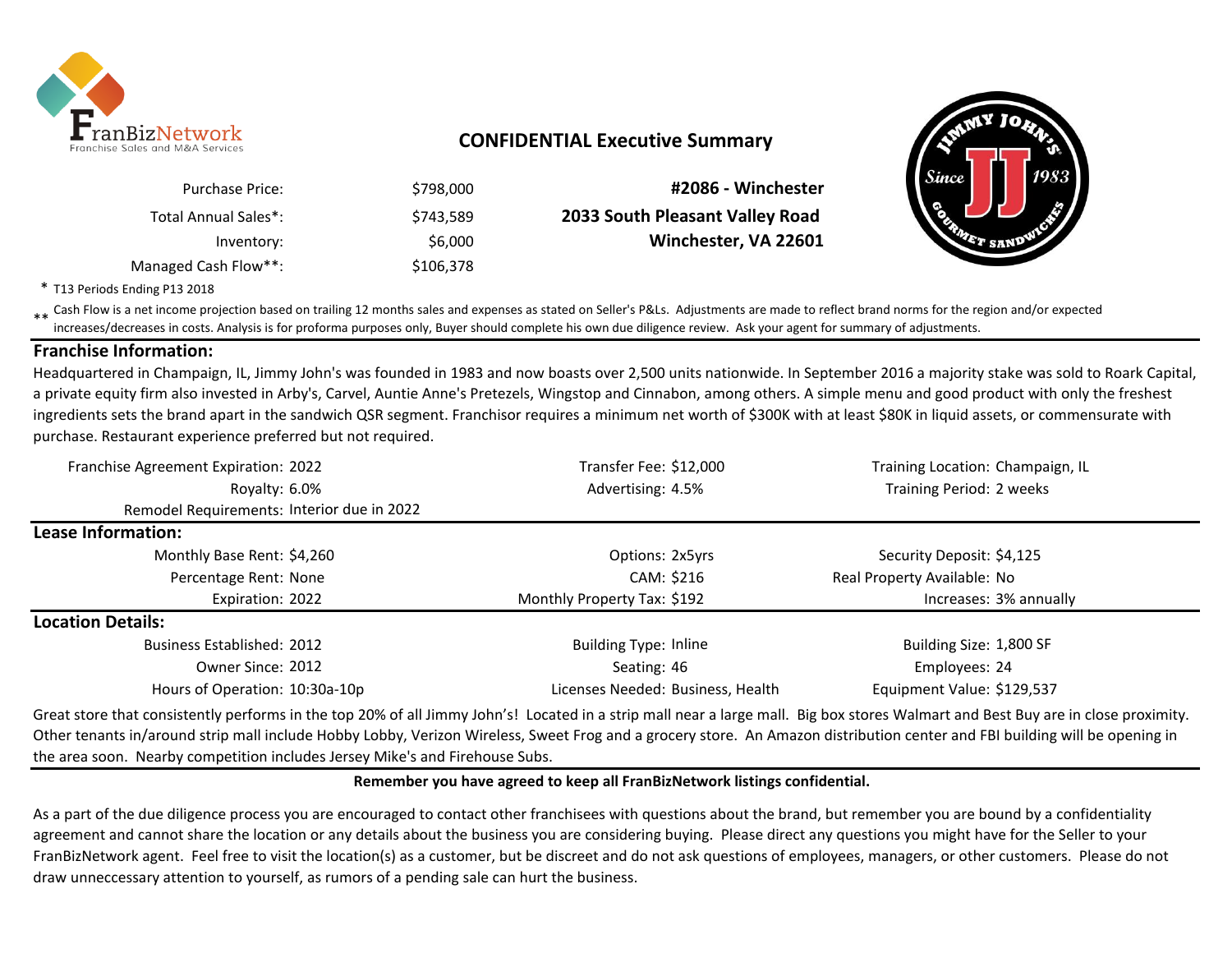



#### **#2086 - Winchester**

**MONTHLY SALES** 

|         | <b>P1</b>  | <b>P2</b>  | P <sub>3</sub> | <b>P4</b>  | <b>P5</b> | <b>P6</b>  | <b>P7</b>  | P <sub>8</sub> | P <sub>9</sub> | <b>P10</b> | <b>P11</b> | <b>P12</b> | P <sub>13</sub> | <b>TOTAL</b> |
|---------|------------|------------|----------------|------------|-----------|------------|------------|----------------|----------------|------------|------------|------------|-----------------|--------------|
| 2015    | \$66,161   | \$72,578   | \$78,790       | \$80,933   | \$79,442  | \$74,629   | \$74,794   | \$73,346       | \$72,246       | \$73,177   | \$73,201   | \$68,602   | \$67,546        | \$955,445    |
| 2016    | \$54,350   | \$70,095   | \$73,244       | \$74,816   | \$77,525  | \$79,871   | \$70,026   | \$73,292       | \$70,623       | \$71,233   | \$63,553   | \$63,604   | \$61,815        | \$904,047    |
| \$ +/-  | (511, 811) | ( \$2,483) | ( \$5,546)     | (56, 117)  | (51, 917) | \$5,242    | (54, 768)  | (554)          | (\$1,623)      | (51, 944)  | (59, 648)  | (54,998)   | (55, 731)       | ( \$51,398]  |
| %+/-    | $-18%$     | $-3%$      | $-7%$          | -8%        | $-2%$     | 7%         | -6%        | 0%             | $-2%$          | $-3%$      | $-13%$     | $-7%$      | $-8%$           | $-5%$        |
|         |            |            |                |            |           |            |            |                |                |            |            |            |                 |              |
| 2016    | \$54,350   | \$70,095   | \$73,244       | \$74,816   | \$77,525  | \$79,871   | \$70,026   | \$73,292       | \$70,623       | \$71,233   | \$63,553   | \$63,604   | \$61,815        | \$904,047    |
| 2017    | \$55,777   | \$66,322   | \$61,886       | \$68,713   | \$69,063  | \$66,250   | \$65,812   | \$64,759       | \$60,626       | \$61,252   | \$59,788   | \$57,249   | \$53,034        | \$810,531    |
| \$ +/-  | \$1,427    | ( \$3,773) | (511, 358)     | ( \$6,103) | (\$8,462  | (513, 621) | (\$4,214)  | ( \$8,533)     | ( \$9,997)     | (59,981)   | ( \$3,765) | (56, 355)  | ( \$8,781)      | ( \$93,516)  |
| $% +/-$ | 3%         | $-5%$      | $-16%$         | $-8%$      | $-11%$    | $-17%$     | -6%        | $-12%$         | $-14%$         | $-14%$     | -6%        | $-10%$     | $-14%$          | $-10%$       |
|         |            |            |                |            |           |            |            |                |                |            |            |            |                 |              |
| 2017    | \$55,777   | \$66,322   | \$61,886       | \$68,713   | \$69,063  | \$66,250   | \$65,812   | \$64,759       | \$60,626       | \$61,252   | \$59,788   | \$57,249   | \$53,034        | \$810,531    |
| 2018    | \$53,263   | \$55,271   | \$58,224       | \$61,257   | \$63,015  | \$64,151   | \$62,004   | \$62,508       | \$58,822       | \$59,108   | \$54,591   | \$45,559   | \$45,816        | \$743,589    |
| \$ +/-  | (52, 514)  | (511,051)  | ( \$3,662)     | (57, 456)  | (56,048)  | (52,099)   | ( \$3,808) | (52, 251)      | ( \$1,804)     | (52, 144)  | (55, 197)  | (511,690)  | (57,218)        | ( \$66, 942] |
| % +/-   | $-5%$      | $-17%$     | $-6%$          | $-11%$     | $-9%$     | $-3%$      | -6%        | $-3%$          | $-3%$          | $-4%$      | $-9%$      | $-20%$     | $-14%$          | $-8%$        |



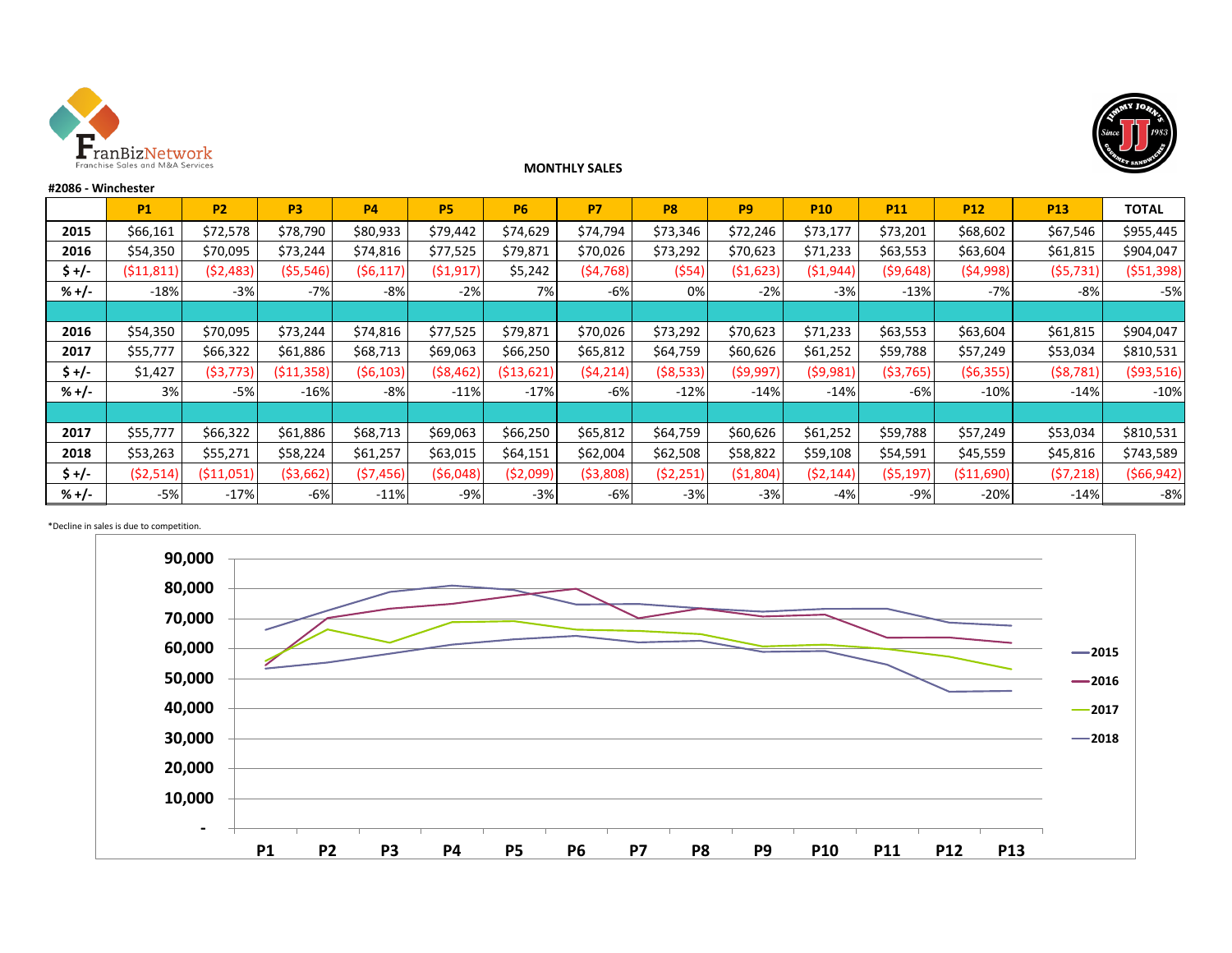



## **#2086 - Winchester PROFORMA**

|                               |                                 | T13 Periods Ending P13 2018 |       |  |  |
|-------------------------------|---------------------------------|-----------------------------|-------|--|--|
|                               |                                 |                             |       |  |  |
| <b>SALES</b>                  | \$                              | 743,589                     |       |  |  |
|                               |                                 |                             |       |  |  |
|                               |                                 |                             |       |  |  |
| COGS:                         | \$                              | 191,251                     | 25.7% |  |  |
| Crew Labor:                   | \$                              | 153,625                     | 20.7% |  |  |
| GM:                           | \$                              | 43,800                      | 5.9%  |  |  |
| <b>Workers Comp:</b>          | \$                              | 3,949                       | 2.0%  |  |  |
| Payroll Taxes:                | \$                              | 39,386                      | 20.0% |  |  |
| <b>R&amp;M:</b>               | \$                              | 2,974                       | 0.4%  |  |  |
| Non-Ingredient:               | \$                              | 4,462                       | 0.6%  |  |  |
| Utilities:                    | \$                              | 16,185                      | 2.2%  |  |  |
| Rent:                         | \$                              | 51,120                      | 6.9%  |  |  |
| CAM:                          | \$                              | 2,592                       | 0.3%  |  |  |
| Property Tax:                 | \$                              | 2,304                       | 0.3%  |  |  |
| Nat'l Advertising:            | \$                              | 33,462                      | 4.5%  |  |  |
| Royalty:                      | $\overline{\varsigma}$          | 44,615                      | 6.0%  |  |  |
| Insurance:                    | \$                              | 5,625                       | 0.8%  |  |  |
| <b>Bank Charges:</b>          | $\overline{\boldsymbol{\zeta}}$ | 600                         | 0.1%  |  |  |
| <b>Credit Card Fees:</b>      | \$                              | 23,051                      | 3.1%  |  |  |
| <b>Professional Services:</b> | $\overline{\boldsymbol{\zeta}}$ | 4,500                       | 0.6%  |  |  |
| Laundry/Uniforms:             | \$                              | 1,270                       | 0.2%  |  |  |
| Pest Control:                 | \$                              | 400                         | 0.1%  |  |  |
| Permits & Licenses:           | $\overline{\boldsymbol{\zeta}}$ | 1,755                       | 0.2%  |  |  |
| Other G&A:                    | \$                              | 1,505                       | 0.2%  |  |  |
| <b>Total Expenses:</b>        | \$                              | 637,211                     | 85.7% |  |  |
| Managed Cash Flow:            | \$                              | 106,378                     | 14.3% |  |  |

Executive Summary materials and Proforma were derived from documents provided by Seller and were prepared by FranBizNetwork to help prospective Buyers complete a summary review. These materials should not replace the Buyer's review of actual books and records and a thorough due diligence process. Buyers should not rely on these materials as definitive, but should instead consult the actual due diligence documents.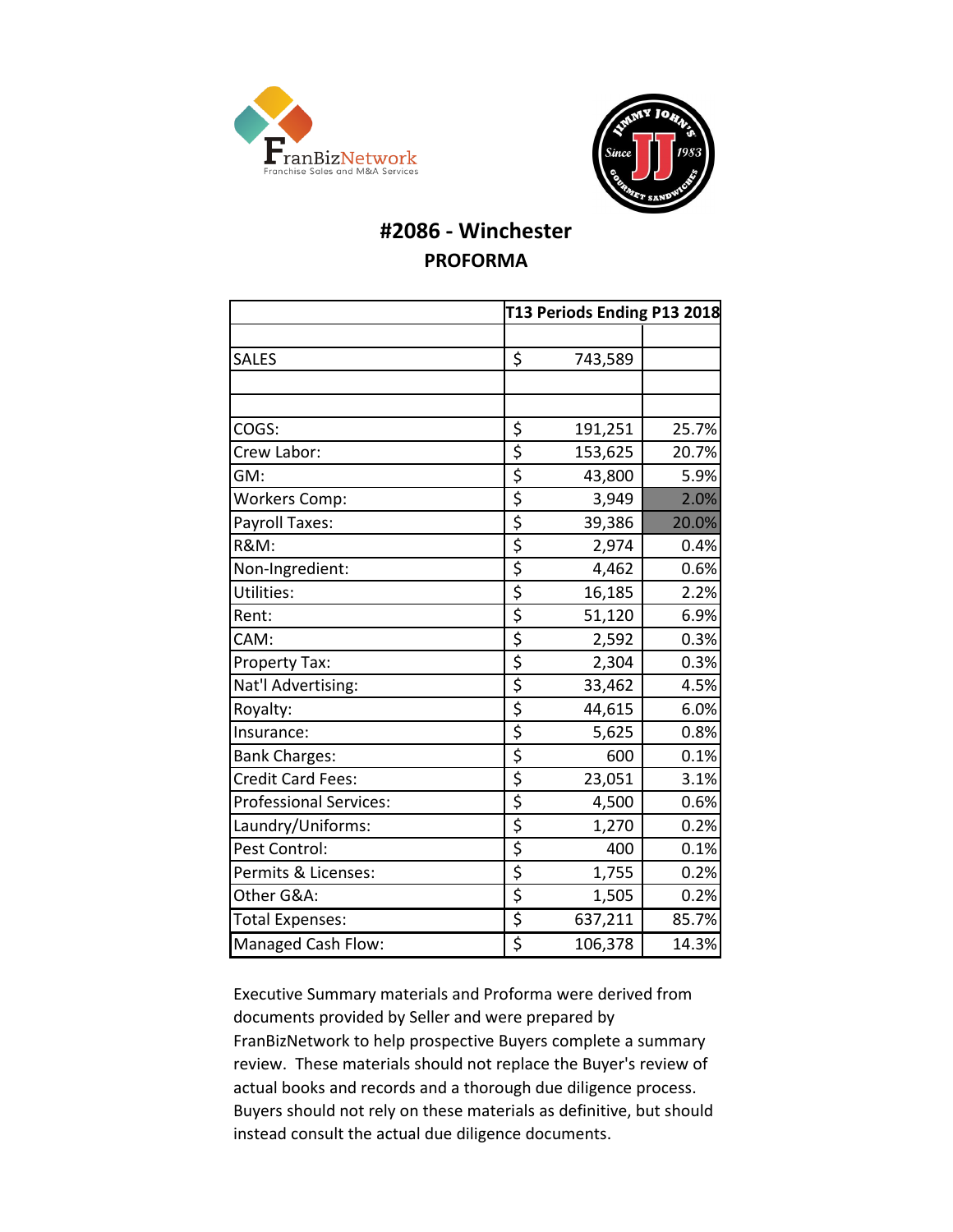

### **CONFIDENTIAL Executive Summary**

| #2713 - Winchester            | \$798,000 | <b>Purchase Price:</b> |
|-------------------------------|-----------|------------------------|
| 240 Rivendell Court (Space 3) | \$689.380 | Total Annual Sales*:   |
| Winchester, VA 22603          | \$6,000   | Inventory:             |
|                               | \$114,639 | Managed Cash Flow**:   |



\* T13 Periods Ending P13 2018

\*\* Cash Flow is a net income projection based on trailing 12 months sales and expenses as stated on Seller's P&Ls. Adjustments are made to reflect brand norms for the region and/or expected increases/decreases in<br>Costs, An costs. Analysis is for proforma purposes only, Buyer should complete his own due diligence review. Ask your agent for summary of adjustments.

### **Franchise Information:**

Headquartered in Champaign, IL, Jimmy John's was founded in 1983 and now boasts over 2,500 units nationwide. In September 2016 a majority stake was sold to Roark Capital, a private equity firm also invested in Arby's, Carvel, Auntie Anne's Pretezels, Wingstop and Cinnabon, among others. A simple menu and good product with only the freshest ingredients sets the brand apart in the sandwich QSR segment. Franchisor requires a minimum net worth of \$300K with at least \$80K in liquid assets, or commensurate with purchase. Restaurant experience preferred but not required.

| Franchise Agreement Expiration: 2024       | Transfer Fee: \$12,000            |                                            | Training Location: Champaign, IL                |  |  |
|--------------------------------------------|-----------------------------------|--------------------------------------------|-------------------------------------------------|--|--|
| Royalty: 6.0%                              | Advertising: 4.5%                 |                                            | Training Period: 2 weeks                        |  |  |
| Remodel Requirements: Interior due in 2024 |                                   |                                            |                                                 |  |  |
| Lease Information:                         |                                   |                                            |                                                 |  |  |
| Monthly Base Rent: \$2,810                 | Options: 2x5yrs                   |                                            | Security Deposit: \$2,810                       |  |  |
| Percentage Rent: None                      | CAM: \$281                        |                                            | Real Property Available: No                     |  |  |
| Expiration: 2019                           | Monthly Property Tax: \$238       |                                            | Increases: $12\%$ @ 1st 5yrs, $13\%$ @ 2nd 5yrs |  |  |
| <b>Location Details:</b>                   |                                   |                                            |                                                 |  |  |
| <b>Business Established: 2014</b>          |                                   | Building Type: Inline endcap w/ drive-thru | Building Size: 1,645 SF                         |  |  |
| Owner Since: 2014                          | Seating: 39                       |                                            | Employees: 22                                   |  |  |
| Hours of Operation: 10:30a -10p            | Licenses Needed: Business, Health |                                            | Equipment Value: \$166,551                      |  |  |

Great store that consistently performs in the top 20% of all Jimmy John's! This store is located on the end of a strip mall and has a drive-thru. Located near the intersection on US-37 and US Rt. 522. Stores nearby include a large grocery & gas station, 2 banks, Dollar Tree and Great Clips. A high school and Holiday Inn are located within 1 mile. An Amazon distribution center and FBI building will be opening in the area soon. Nearby competition includes Subway.

#### **Remember you have agreed to keep all FranBizNetwork listings confidential.**

As a part of the due diligence process you are encouraged to contact other franchisees with questions about the brand, but remember you are bound by a confidentiality agreement and cannot share the location or any details about the business you are considering buying. Please direct any questions you might have for the Seller to your FranBizNetwork agent. Feel free to visit the location(s) as a customer, but be discreet and do not ask questions of employees, managers, or other customers. Please do not draw unneccessary attention to yourself, as rumors of a pending sale can hurt the business.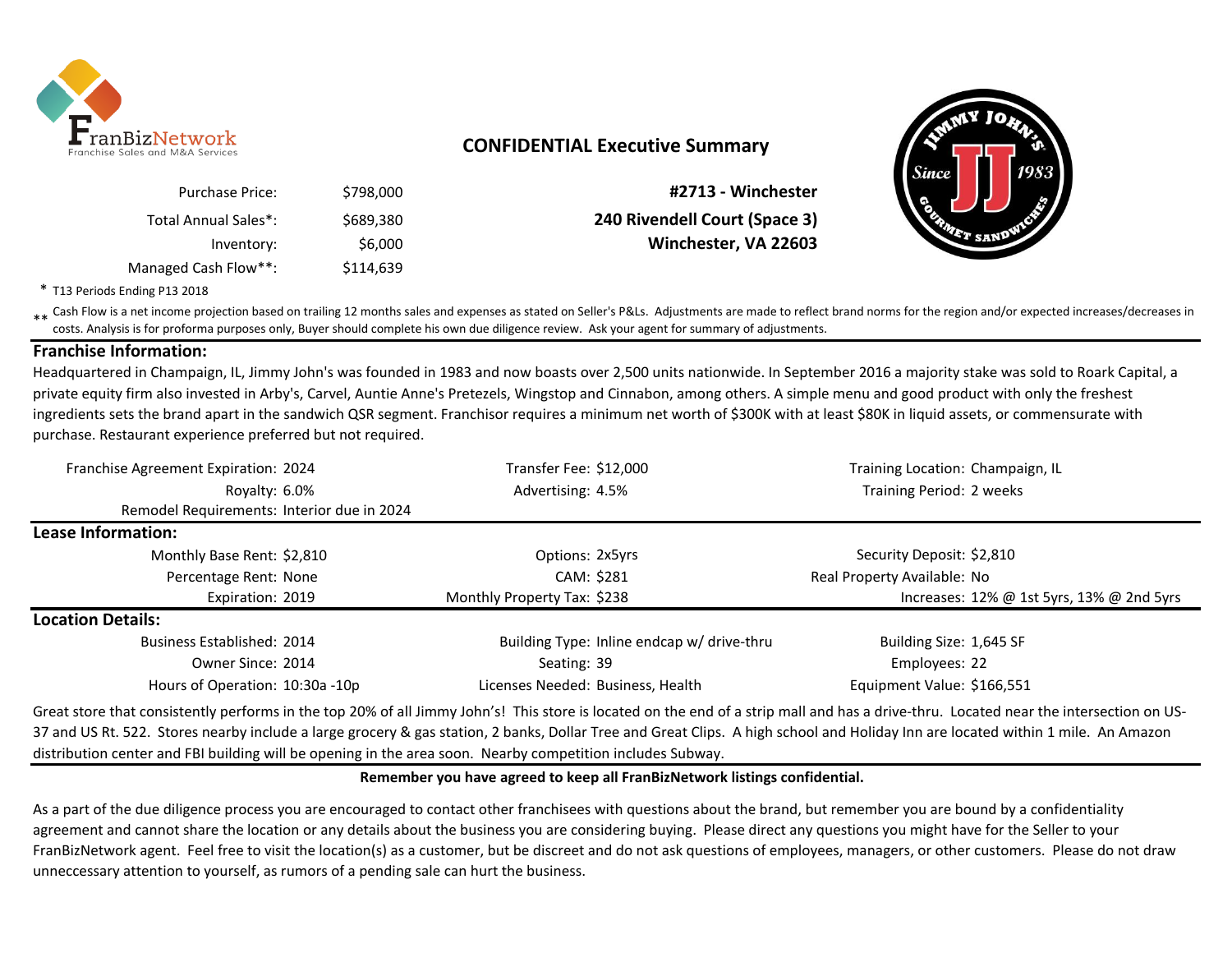



#### **#2713 - Winchester**

### **P1 P2 P3 P4 P5 P6 P7 P8 P9 P10 P11 P12 P13 TOTAL 2015** | \$49,935 | \$50,669 | \$56,313 | \$60,062 | \$61,206 | \$59,715 | \$58,020 | \$61,028 | \$58,374 | \$57,130 | \$58,389 | \$50,582 | \$50,480 | \$731,903 **2016** | \$42,083 | \$53,764 | \$55,200 | \$55,676 | \$60,739 | \$60,585 | \$57,573 | \$59,984 | \$58,752 | \$60,880 | \$54,434 | \$50,916 | \$728,390 **\$ +/-** (\$7,852) \$3,095 (\$1,113) (\$4,386) (\$467) \$870 (\$447) (\$1,044) \$1,430 (\$378) \$2,491 \$3,852 \$436 (\$3,513) **% +/-** -16% 6% -2% -7% -1% 1% -1% -2% 2% -1% 4% 8% 1% 0% **2016** | \$42,083 | \$53,764 | \$55,200 | \$55,676 | \$60,739 | \$60,585 | \$57,573 | \$59,984 | \$58,752 | \$60,880 | \$54,434 | \$50,916 | \$728,390 **2017** | \$47,014 | \$53,277 | \$56,181 | \$58,453 | \$59,172 | \$56,696 | \$53,509 | \$56,441 | \$52,293 | \$53,033 | \$53,885 | \$46,560 | \$43,102 | \$689,616 **\$ +/-** \$4,931 (\$487) \$981 \$2,777 (\$1,567) (\$3,889) (\$4,064) (\$3,543) (\$7,511) (\$3,719) (\$6,995) (\$7,874) (\$7,814) (\$38,774) **% +/-** 12% -1% 2% 5% -3% -6% -7% -6% -13% -7% -11% -14% -15% -5% **2017** | \$47,014 | \$53,277 | \$56,181 | \$58,453 | \$59,172 | \$56,696 | \$53,509 | \$56,441 | \$52,293 | \$53,033 | \$53,885 | \$46,560 | \$43,102 | \$689,616 **2018** \$43,850 \$49,678 \$51,041 \$54,260 \$59,678 \$57,402 \$59,596 \$56,045 \$55,789 \$56,621 \$52,254 \$45,816 \$47,350 \$689,380 **\$ +/-** (\$3,164) (\$3,599) (\$5,140) (\$4,193) \$506 \$706 \$6,087 (\$396) \$3,496 \$3,588 (\$1,631) (\$744) \$4,248 (\$236) **% +/-** -7% -7% -9% -7% 1% 1% 11% -1% 7% 7% -3% -2% 10% 0%

**MONTHLY SALES** 

#### \*Decline in sales is due to competition.